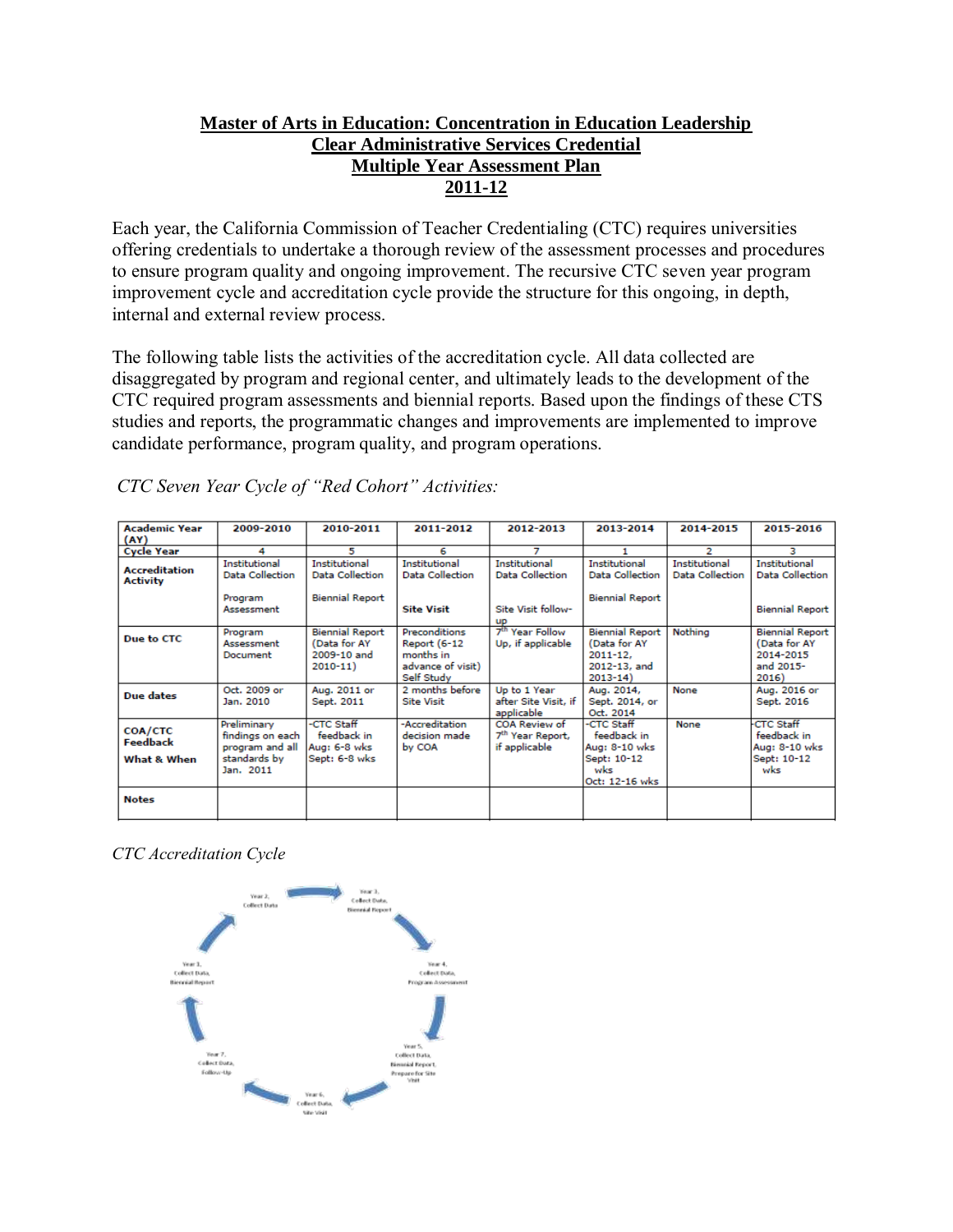# **Methods of Assessment and Criteria for Success Master of Arts in Education: Concentration in Education Leadership Administrative Services Clear Credential**

Currently, assessment data is collected through internal and external sources. Focus groups representing staff, faculty, clinical supervisors, and advisory councils have worked together to discern a set of balanced assessment measures. All candidates are expected to be at the "proficient level of performance with a score of "3" or above in each rubric criteria. The assessments are listed below:

# *Coursework Assessments*

Using TaskStream, the program collects key assessments known as Signature Assignments to gauge candidates' progress through the course of study and to ensure that CTC program standards are met. Each Signature Assignment is evaluated using a rubric. At the end of each academic year, data is disaggregated by regional center and analyzed with results information areas of program improvement. Point Loma's program is aligned to the CPSELs and the Interstate School Leader Licensure Consortium (ISLLC) standards.

Point Loma Nazarene University's Professional Clear Educational Leadership program is only one of three coaching models in the state of California. This six unit program provides each candidate with on-site coaching in the current entry level administrative position. University coaches trained through the Coaching Leaders to Attain Student Success (CLASS) program provide continuous and timely support and feedback as the candidates navigate through their new leadership positions.

**Signature Assignment: GED 796 Induction, Mentoring and Advanced Fieldwork** Candidate competencies are aligned with the CPSEL standards and documented through self assessments and 360 Degree Assessments. Candidates are required to collect and analyze data related to their work; reflect on their practice; use research and technology to support and improve student learning through a coordinated and articulated series of personalized experiences and assessments.

# **Signature Assignment: GED 797 Professional Development and Assessment**

Candidates participate in, reflect upon and apply new professional development learning in the work place. Candidates are required to complete their second self-assessment of their leadership skills and competencies based on the California Professional Standards for Educational Leaders (CPSELS) along with a narrative section for identifying strengths and weaknesses.

# *Dispositions Assessments*

The program recognizes the importance of the relationship between ethical and value-based dispositions and candidate behaviors as the underlying foundation in all of their work and